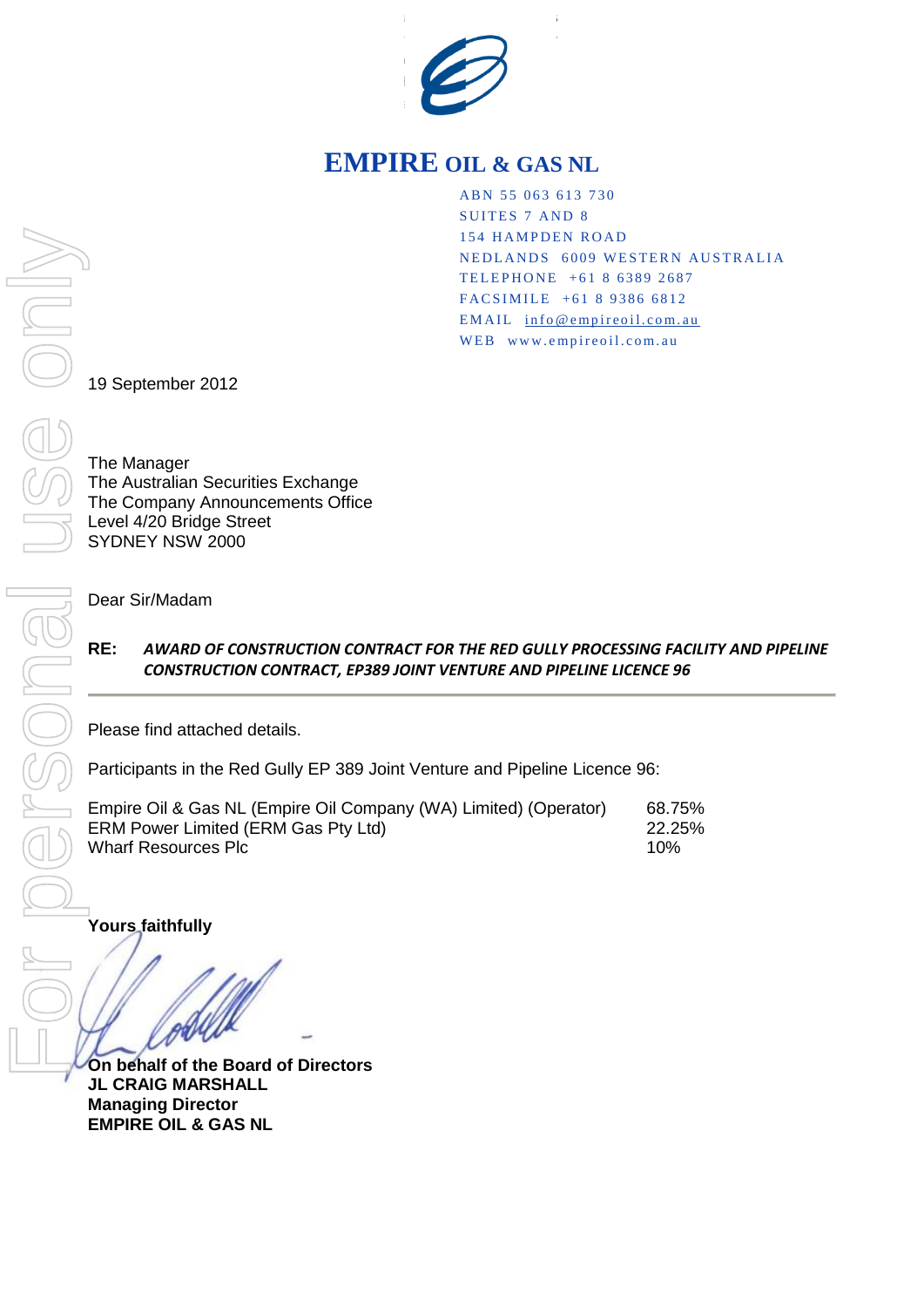

## **19 September 2012**

## **AWARD OF CONSTRUCTION CONTRACT FOR THE RED GULLY PROCESSING FACILITY AND PIPELINE CONSTRUCTION CONTRACT, EP389 JOINT VENTURE AND PIPELINE LICENCE 96**

**Empire Oil & Gas N.L. ("Empire") is pleased to announce the award of the Pipeline Construction** Contract to Western Australian based Thistle Fabrication Pty Ltd ("Thistle").

> Thistle will undertake the welding, x-raying, pressure testing and burying of the three kilometre Export Pipeline. This pipeline runs from the Red Gully Processing Facility to the tie in point to the Dampier to Bunbury Natural Gas Pipeline ("DBNGP"). There is provision in the DBNGP Corridor to enable the DBP to construct the Export Pipeline entry into the DBNGP by the "Hot Tap" process. The DBP are on schedule to commence this work.

> Empire is also pleased to announce that the Primero Group Pty Ltd, a West Australian based Engineering, Management and Contracting Services Company has been provided A Notice of Award for the Construction Contract to install the Red Gully Gas and Condensate Plant.

> A 30 man camp will be located on site to provide a high standard of onsite safety and enable skilled workers to maximise all daylight hours to keep to the timetable scheduled.

> The Earthworks Contract was awarded to well known Geraldton based oilfield service company, Lenane Holdings Pty Ltd. Earthworks at the Red Gully site are well advanced, with gravel sheeting and compaction part of the current operations.

> All the long lead items, pipework and valves necessary for the plant have been procured. Specific items, including the purpose built Export Compressor, Flash Gas Compressor and Caterpillar Gas Engines, all manufactured in Houston, have been shipped or are on schedule to be shipped to the Fremantle Port.

The Company looks forward to providing further information on the Red Gully Gas and Condensate Facility.

*For more information contact:* **JL Craig Marshall BSc (Hons), F.Aus. IMM, CPGeo Suite 7, 154 Hampden Road Empire Oil & Gas NL AUSTR ALI A**

**NEDLANDS WA 6009 Ph: +61 8 6389 2687 Fax:+61 8 9386 6812**